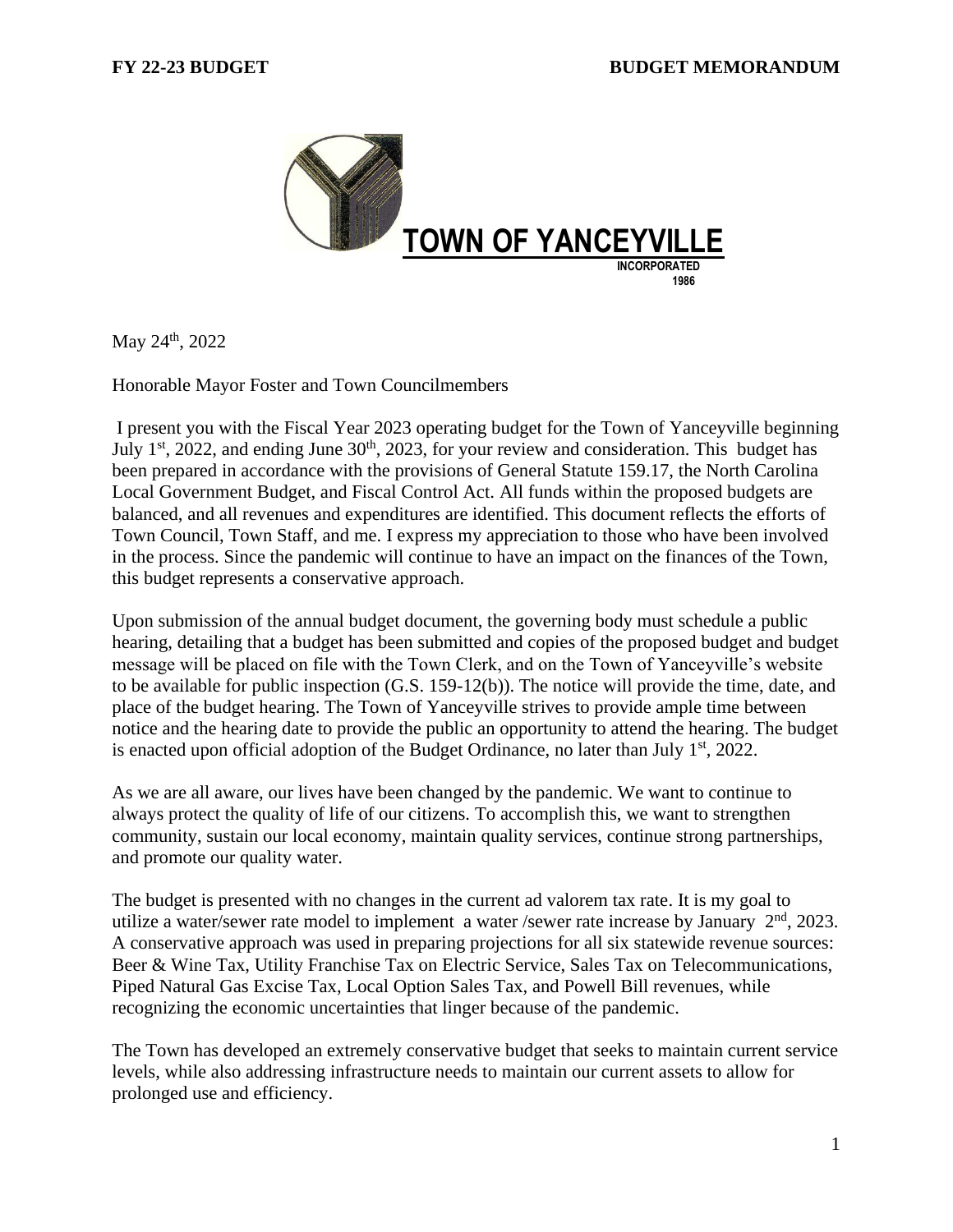The proposed budget for the General Fund is approximately 5% higher than the fiscal year 2021- 2022 (\$899,500 in 2021-2022 to 943,515 in 2022-2023 ). Some of the significant changes include increased expenditures in salary increases for staff and special projects.

The proposed budget for the Enterprise Fund is approximately 8 % higher than the respective budget for the fiscal year 2022-2023 ( \$1,717,160 in 2021-2022 to 1,846,502 in 2022-2023). Some of the significant changes include increased expenditures in the cost-of-living adjustment for staff, special projects, and full-service operation of Water & Wastewater Plants.

The Town will allocate 3% of all water revenues to the repayment of the USDA loan that allowed the Town to install an emergency water line connection/pump station with the City of Danville, Virginia. The Town anticipates the revenues collected from the 3% of water revenues to allow the Town to pay off the debt taken on by the project.

The Special Revenue Fund will be used to track all monies awarded from Powell Bill funds, which are allocated from the State annually and are restricted for use on pedestrian and side-walk projects only, and to track all monies used to help maintain the Yanceyville Municipal Cemetery. The Special Revenue Fund will be tracked as a stand-alone fund and will be shown on the financial statements separate from the General Fund. The Special Revenue Fund's budget is \$40,000 for fiscal year 2022-2023.

The total budget amount for all funds in fiscal year 2022-2023 is \$2,830,017 compared to \$2,656,660 in fiscal year 2021-2022 (an increase of 6.5%).

Within my proposal, the General Fund anticipates utilizing \$79,179 from un-appropriated fund balance to balance the budget this year. Within the Enterprise Fund, a total of \$202,833 will be utilized from un-appropriated fund balance to balance the budget this year.

The Town does intend to continue working with third-party contractors for "full service" operation of our Water Treatment and Wastewater Treatment Plants, Planning and Zoning Service's needs, legal needs, engineering fees, financial needs, and extensive water/sewer repair needs.

## **Grant Projects:**

We will insistently target grant funding for projects in the areas of water and sewer infrastructure, parks, recreation and memorials, and economic development initiatives. The Town has submitted five grant applications in this fiscal year to the North Carolina Department of Environmental Quality Division of Water Infrastructure: -Infrastructure to aid the in the improvements and operations of our Public Water and Sewer Infrastructure.

## **Budget Format:**

This year's budget format presents the revenues and expenditures in a line-item format. The budget is designed to function as a work plan in guiding departmental operations, to accomplish